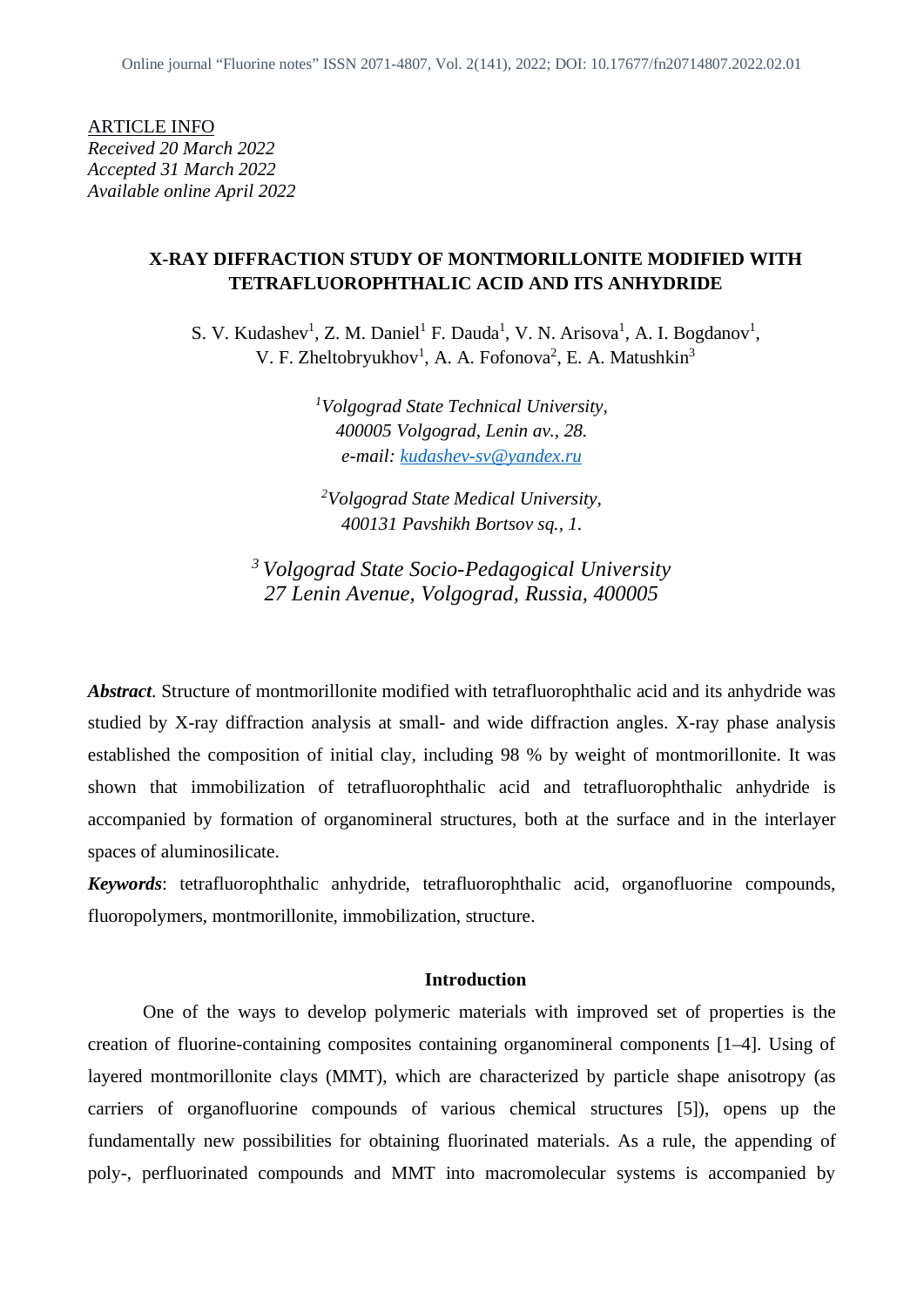increase in thermal stability, wear resistance and level of physicomechanical characteristics of resulting composites [1–5], and also by decrease in its flammability and gas permeability.

Formation of organophilic layers, i.e. organophilization of clay, will facilitate the penetration of polymer macromolecules into its interlayer galleries by increasing the distance between layers [6]. Herewith, the features of immobilization at MMT tetrafluorophthalic acid and its anhydride, as well as the structural studies of these organoclays, are not described in the literature. The presence of reactive groups in the composition of these compounds determines the possibility of their further chemical transformations with appending of immobilized forms of these substances at the stage of synthesis or processing of polyamides, polyesters and polyurethanes.

The purpose of this paper is to study MMТ, modified with tetrafluorophthalic acid and tetrafluorophthalic anhydride using small- and wide angle X-ray diffractometry.

#### **Experimental part**

We used sodium MMT with specific surface area of  $595m^2$  g<sup>-1</sup> (by water) and cation exchange capacity of 100 mg-eq/100 g (LLP «B-Clay», Kazakhstan). Tetrafluorophthalic acid (m.p. 150–155°С) and tetrafluorophthalic anhydride (m.p. 94–96 °С) were provided by P&M-Invest Company (Dolgoprudny, Moscow reg,). The mass content of main substance in the samples was 97%.

Clay modification by fluorinated compounds was carried out by means of ultrasonic dispersion (at frequency40 kHz) in analytical grade cyclohexanone medium at 50 °C for 2 h. Structural studies of vacuum-dried samples were carried out at room temperature via Bruker D8 Advance automated diffractometer (by Bragg-Brentano reflection method, Cu<sub>Ka</sub>, radiation,  $\lambda$  = 1.5418 Å, Ni-filter). The experimental diffraction patterns were processed using «Diffrac.Eva» and «Topas» software packages. Diffraction patterns were recorded for air-dried samples of initial MMT and two organoclays containing respectively, 5% wt. acid and its anhydride.

Registration of diffraction patterns of initial MMT at wide angle range (in Debye-Scherrer geometry, transmission method) was carried out at a wavelength of X-ray radiation 1  $\AA$  (RDE «Kurchatov Institute», station «Structural Materials Science» of Kurchatov Synchrotron Radiation Source). The crystalline standard Na<sub>2</sub>Al<sub>2</sub>Ca<sub>3</sub>F<sub>14</sub> ( $a = 10.24$  Å) was used as a calibrant of angular scale.

## **Discussion of results**

Using X-ray phase analysis (in transmission mode), it was revealed that X-ray pattern of initial clay is represented by a significant amount of crystalline phases (in wt. %): 98 - ММT, 1.2 -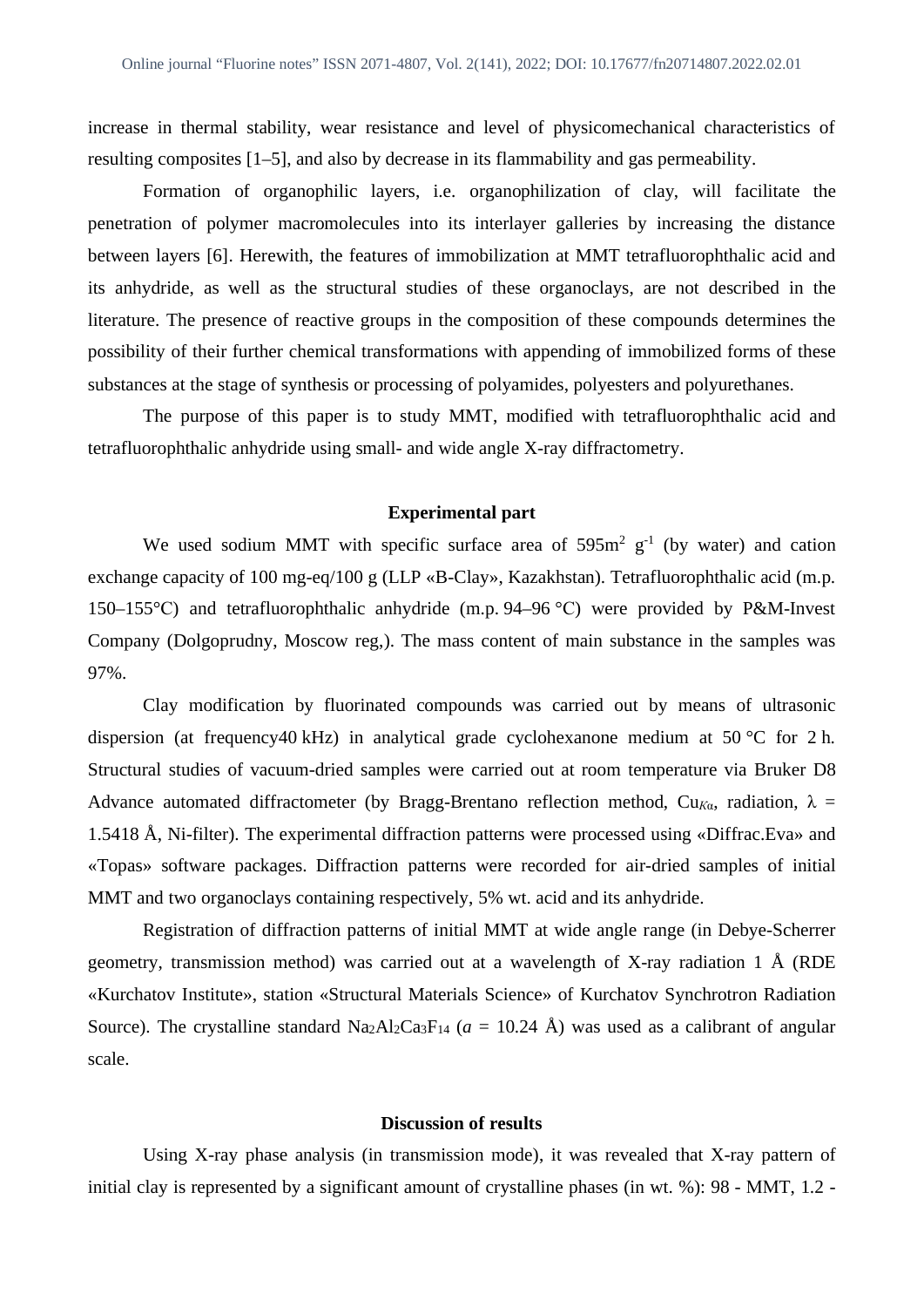gypsum, 0.3 - quartz and silica modifications, 0.2 - calcite, 0.2 - phosphates, 0.1 - feldspars. Characteristic line with a pronounced asymmetry 23.3° ( $d = 4.46$  Å), observed earlier by the authors in [7], refers to MMT phase and corresponds to intralayer ordering of layered aluminosilicate structure. Its shape indicates a two-dimensional nature (there is no orientational ordering between adjacent layers of aluminosilicate structure).

In passing from initial MMT to clay samples containing immobilized tetrafluorophthalic acid and its anhydride, two types of changes appear at the diffraction patterns (in reflection mode), see Table 1 below.

|                | Clay modifier |      |                             |        |                                  |      |
|----------------|---------------|------|-----------------------------|--------|----------------------------------|------|
| Indices<br>hkl | None          |      | Tetrafluorophthalic<br>acid |        | Tetrafluorophthalic<br>anhydride |      |
|                | $d, \AA$      | I, % | $d, \AA$                    | I, $%$ | $d, \AA$                         | I, % |
| (003)          | 5,00          | 61   | 4,48                        | 55     | 4,45                             | 50   |
| (110)          | 4,47          | 32   | 4,42                        | 30     | 4,37                             | 27   |
| (004)          | 3,75          | 31   | 3,61                        | 30     | 3,60                             | 24   |
| (005)          | 3,01          | 60   | 3,00                        | 54     | 2,57                             | 50   |
| (200)          | 2,59          | 40   | 2,56                        | 38     | 2,50                             | 34   |
| (006)          | 2,49          | 75   | 2,45                        | 71     | 2,40                             | 70   |
| (007)          | 2,15          | 15   | 2,10                        | 10     | 2,00                             | 9    |
| (008)          | 1,85          | 20   | 1,80                        | 13     | 1,76                             | 10   |
| (009)          | 1,67          | 30   | 1,61                        | 27     | 1,60                             | 20   |
| (060)          | 1,50          | 28   | 1,47                        | 21     | 1,42                             | 20   |

*Table 1. Indices (hkl), interplanar distances (d) and diffraction intensity (I, %) of reflections for clay samples (at wide diffraction angle range)*

First of all, the lines of MMT structure, initially observed at diffraction angle range  $2\theta = 15$ – 75°, are shifted for organoclays towards smaller angles ( $\Delta 2\theta = 1-3$ °). This shift is associated with processes of intercalation of tetraphthalic acid molecules and its anhydride into interlayer spaces of this clay. Another strong change in diffraction patterns is associated with appearance of a peak near  $2\theta = 21^{\circ}$  (d = 4.94 Å), due to formation of separate phase by tetrafluorophthalic acid and its anhydride (including multicenter proton-donor and proton-acceptor interactions with functional groups of aluminosilicate plates [6, 8**]**), both at MMT surface and its interlayer spaces. The intensity of this component is maximum  $(I = 45\%)$  in the case of organoclay containing immobilized tetrafluorophthalic anhydride  $(I = 18\%$  for MMT modified with tetrafluorophthalic acid).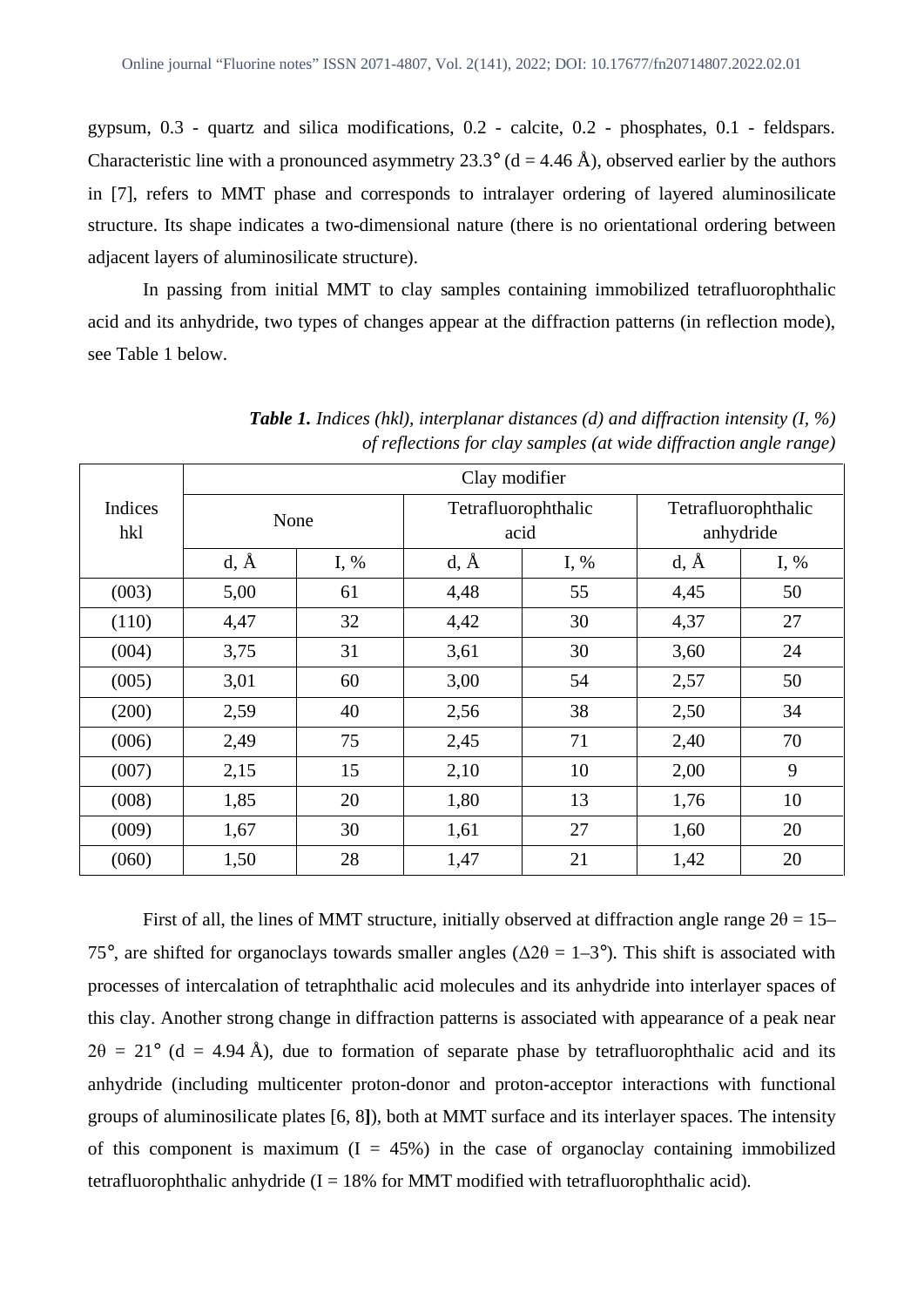According to small-angle diffractometry data (see Fig. 1 below), at a fixed content of organofluorine compound (5% wt.) in clay, increasing in interplanar distance between aluminosilicate layers (according to position of small-angle basal reflection  $d_{001}$ ) is maximum for MMT containing tetrafluorophthalic anhydride. These changes (including some increasing in asymmetry of small-angle reflection line) are associated with partial chemical interaction of carboxyl groups of tetrafluorophthalic acid with mineral base of clay (metal oxides, displacement of polysilicic acids from salts) [6], which hinders the further penetration of molecules of this acid into interlayer spaces of MMT.



*Figure 1. Small angle diffraction patterns for clay*

- *b contains the tetrafluorophthalic acid;*
- *c contains the tetrafluorophthalic anhydride.*

## **Conclusion**

Aggregative data analysis of small- and wide angle diffractometry  $(d<sub>001</sub>$  values, diffraction intensity, position of reflections and line shapes) indicates that chemical structure of organofluorine modifier determines its ability to intercalate into MMT interlayer space. The immobilization of